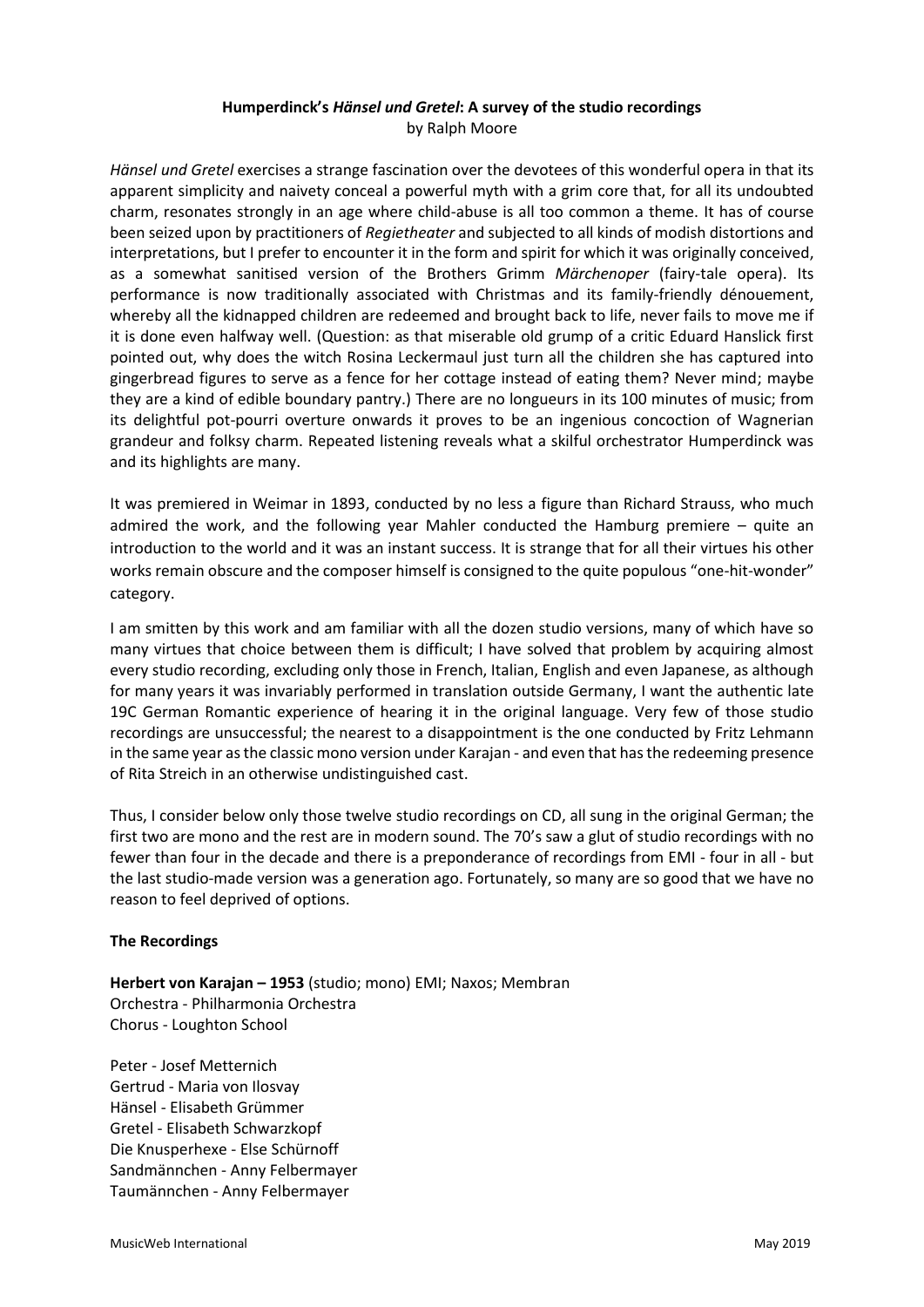This 1953 mono recording is a little edgy and shrill but otherwise comes up really nicely in Membran's 94 bit and Naxos' remasterings. Its real joys are Karajan's spacious conducting and the glowing playing of the Philharmonia in its early prime; I love the sheen of their horns in the Wagnerian passages such as the famous orchestral set pieces but also in moments such as the beginning of "Wie duftet's von dorten" (CD2, track 5). Others will warm more than I to Schwarzkopf's slightly arch Gretel but she is steady and beautiful of tone, blending ideally with Grümmer's Hänsel. The rest of the cast is very fine; I especially like Josef Metternich's cleanly sung Peter. Else Schürhoff's rich-voiced witch is richly and amusingly characterised - one of the best on disc, with a great cackle. Anny Felbermayer is straightforwardly appealing and unadorned in the dual roles of Sandman and Dew Fairy without reaching the distinction of starrier singers in later recordings such as Lucia Popp, Kiri Te Kanawa and Barbara Bonney.

This matches more modern recordings for artistry but doesn't displace them, for reason of its comparatively restricted mono sound. The bargain issues from Membran and Naxos are attractively packaged but contain no libretto.

### **Fritz Lehmann – 1953** (studio; mono) DG; Brilliant

Orchestra - Münchner Philharmoniker

Chorus - Knabenchor des Wittelbacher Gymnasiums München - Damen aus dem Chor des Bayerischen Rundfunks

Peter - Horst Günter Gertrud - Marianne Schech Hänsel - Gisela Litz Gretel - Rita Streich Die Knusperhexe - Res Fischer Sandmännchen - Elisabeth Lindermeier Taumännchen - Bruno Brückmann

Poor recording quality is the flaw least tolerable in an opera such as this, so dependent upon a fairytale atmosphere, and unfortunately the 1953 processed mono sound on this reissue is dull and spongy. However, I suspect that the general air of "flatness" about this recording it is not just the result of the recorded sound; this is a dutiful, faithful account which manages to eschew almost completely any sense of magic. The one notable exception to this is Rita Streich's charming, sweetly vocalised Gretel, yet even she seems hardly inspired when it comes to acting - perhaps not surprising given that she is paired with the rather matronly mezzo-soprano Hänsel of Gisela Litz. Neither of the singers playing the parents is especially characterful or distinguished compared with their counterparts on competitive sets and although I am quite taken by Res Fischer's unexaggerated but convincing witch, she hardly takes the part by the scruff of the neck the way Elisabeth Söderström does for Pritchard or, best of all, Christa Ludwig for Eichhorn; both are far more sinister. Elisabeth Lindermeier's Sandman is prettily sung with a tone somewhat reminiscent of a young Kiri Te Kanawa but while I concede that casting a boy to sing the Dew Fairy is perfectly legitimate, I still prefer a more ethereal voice to Bruno Brückmann's slightly gusty treble.

The Wagnerian heft of the Witches' Ride and the Dream Pantomime doesn't really come across under Fritz Lehmann's literal direction and it's hard to detect much change in mood or ambience when we enter the dark forest. The key moment when the witch is shoved into her own oven is lively but hardly climactic.

There being so many satisfying alternative versions available, I cannot in all conscience recommend this dull account, despite its bargain price - unless you are a Rita Streich completist.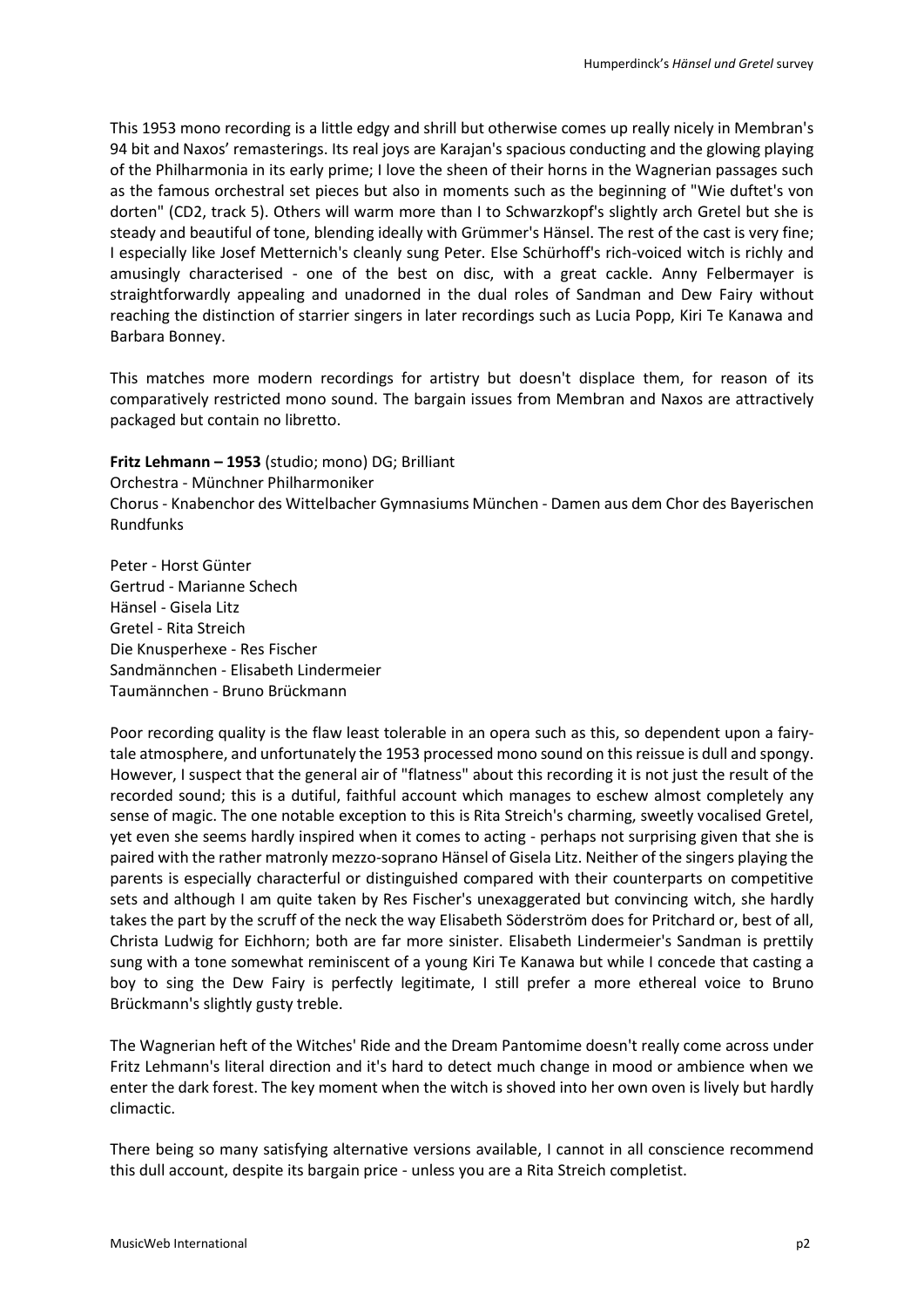**André Cluytens – 1964** (studio; stereo) EMI Orchestra - Wiener Philharmoniker Chorus - Wiener Sängerknaben

Peter - Walter Berry Gertrud - Grace Hoffman Hänsel - Irmgard Seefried Gretel - Anneliese Rothenberger Die Knusperhexe - Elisabeth Höngen Sandmännchen - Liselotte Maikl Taumännchen - Liselotte Maikl

This is clearly one of the most fluid, and affectionate readings of the score you could ever hope to hear, its excellence compounded by simply gorgeous playing from the VPO. There is a warmth and naturalness about this version which is endearing, especially when two beautiful sopranos as Seefried and Rothenberger are singing together in their subtle, perfectly inflected German, acting with their voices and blending angelically. Neither is perhaps the most individual of singers and they aren't especially differentiated in tone but everything they do is unforced and sounds right.

This joins the select company of the best recordings even if it still has distinct weaknesses – but certainly not in sound, which is clear, full, transparent stereo with some good effects such as the distancing of the witch's voice for the "Hokus pokus". Veteran Elisabeth Höngen is very characterful but unsteady and no match for Ludwig or Söderström, and the soprano who sings both the Sandman and the Dew Fairy is adequate but very ordinary. Best of all are Grace Hoffman as a touching Mother, despite her screechy top and Walter Berry, his jolly, genial baritone apt as the irrepressible Father and of course the fluty Vienna Boys' Choir.

There is something very appealing about this recording despite its flaws; it is wholly immersed in Humperdinck's very personal idiom.

**Otmar Suitner – 1969** (studio; stereo) Berlin Classics; Brilliant Orchestra - Dresdner Staatskapelle Chorus - Knaben des Dresdner Kreuzchors

Peter - Theo Adam Gertrud - Gisela Schröter Hänsel - Ingeborg Springer Gretel - Renate Hoff Die Knusperhexe - Peter Schreier Sandmännchen - Renate Krahmer Taumännchen - Renate Krahmer

I esteem Otmar Suitner as the conductor of many fine recordings. Operating as he did mostly within the old DDR meant that he was frequently engaged to direct the great Dresden Staatskapelle which could hardly be said to constitute any handicap – as their lovely playing in the overture immediately demonstrates. Suitner provides alert, animated conducting throughout and the many orchestral set pieces in this opera are given an ideal rendition; the Dresdeners are just spectacular, especially in the glorious Prelude to Act 3 – what an orchestra!

However, his choice of singers for operas was often restricted to a limited pool, among whom was Theo Adam, whose baritone could be wobbly, and Peter Schreier, whose nasal, constricted tenor featured all too regularly. The novel and adventurous casting of the latter as the witch rather than the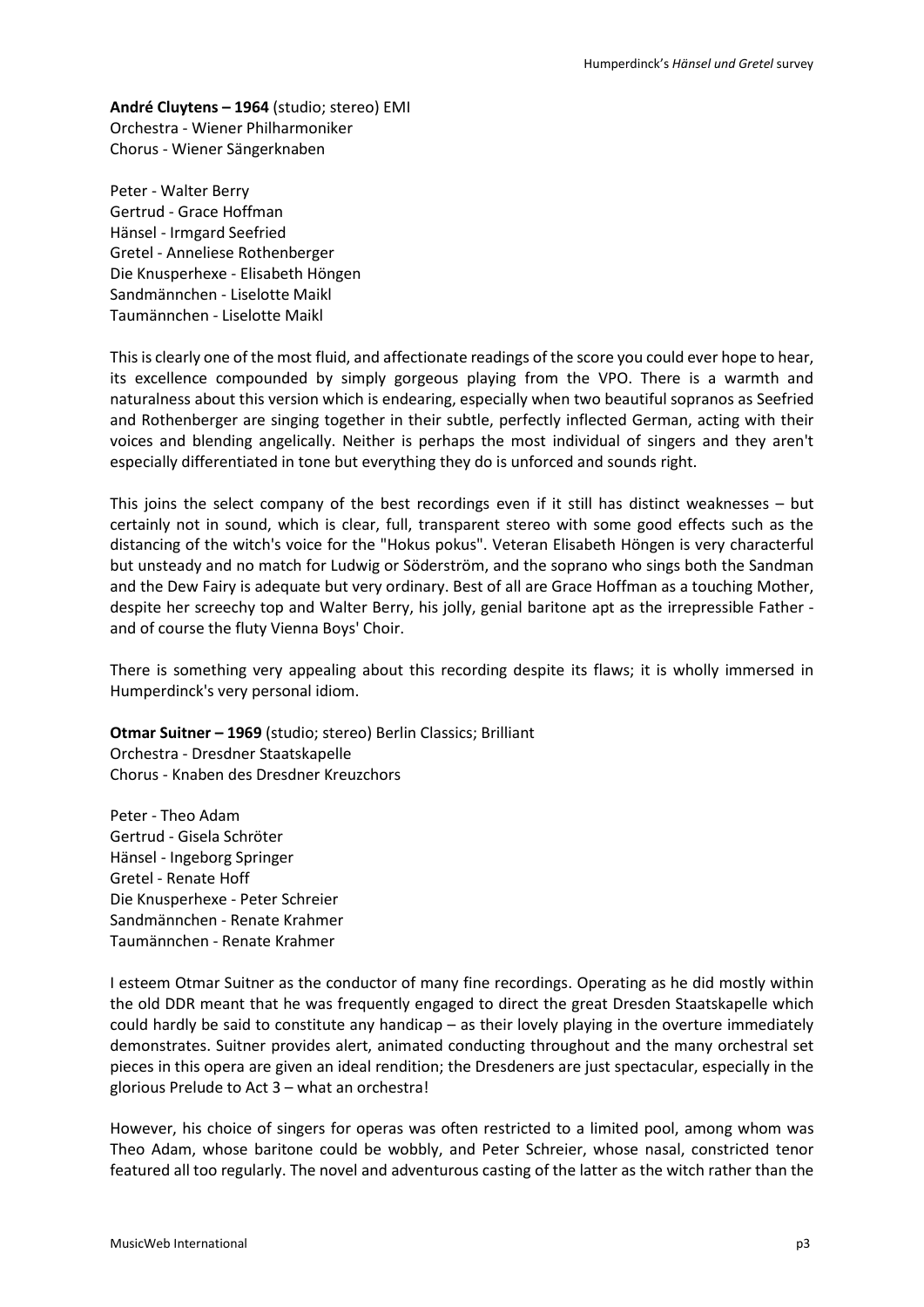usual female voice might seem to equate to the dispensing of rough justice and obviates the need for him to try to sound mellifluous, but the results are surprisingly successful.

Neither of the singers portraying the siblings sounds particularly child-like but they both sing very nicely: Renate Hoff has a sweet, breathy tone even if her vibrato is rather too pronounced, and Ingeborg Springer is lively and full-voiced, if a bit womanly. He may have become inconsistent later in his career but here a young, fresh-voiced Theo Adam, partnered by a characterful Gisela Schröter is sympathetic; they make attractively honest, harassed parents. Renate Krahmer is pure and ethereal in the two cameo roles…which leaves Schreier.

Well, the casting works. He doesn't over-do it and the reverberation added to his appearances enhances his eeriness. He sounds like a crone and inflects the words amusingly, even if at times we might feel as if Mime has strayed on stage.

The analogue sound is warm and atmospheric. I thoroughly enjoy this recording; it was the – by now expected – surprise in this survey.

**Kurt Eichhorn – 1971** (studio; stereo) RCA Orchestra - Sinfonieorchester des Bayerischen Rundfunks Chorus - Tölzer Singerknaben

Peter - Dietrich Fischer-Dieskau Gertrud - Charlotte Berthold Hänsel - Anna Moffo Gretel - Helen Donath Die Knusperhexe - Christa Ludwig Sandmännchen - Arleen Augér Taumännchen - Lucia Popp

This still has the edge over others both for performance and atmosphere- and it has the cleanest recorded analogue sound; I particularly like the touch of reverb surrounding the witch's "Hokus-pokus" and its higher recording sound level of gives more lift to proceedings - as indeed does Eichhorn's conducting, which is the most alert, animated and responsive of the four contemporary recordings from the 70's. He is rather brisker than others by some six minutes, reflecting his overall care to ensure taut shaping and his concern to maintain propulsion.

Furthermore, there is strength and subtlety in the key characterisations. While I am often no fan of Fischer-Dieskau, I readily concede his superiority as an amiable Peter to a bluff Walter Berry for Solti and a slightly barking but jolly Nimsgern; his famous word-painting really brings this likeable character alive. Above all, we have Christa Ludwig's witch – in her own choice for her best recorded performance; she is funny, engaging and vocally on top form. The other casting is very apt: the contrast between Moffo's darker, boyish Hänsel and Donath's crystal-voiced Gretel is perfect. The less well-known Charlotte Berthold represents the happy medium between the two extremes of shrieking harridan (Ludwig for Pritchard) and downtrodden doormat (Varady for Solti). Auger and Popp are ideal; two silvery, top-class sopranos in cameo roles.

This remains a leader in the pack.

**Heinz Wallberg – 1974** (studio; stereo) EMI Orchestra - Gürzenich Orchester Köln Chorus - Knabenchor Köln

Peter - Hermann Prey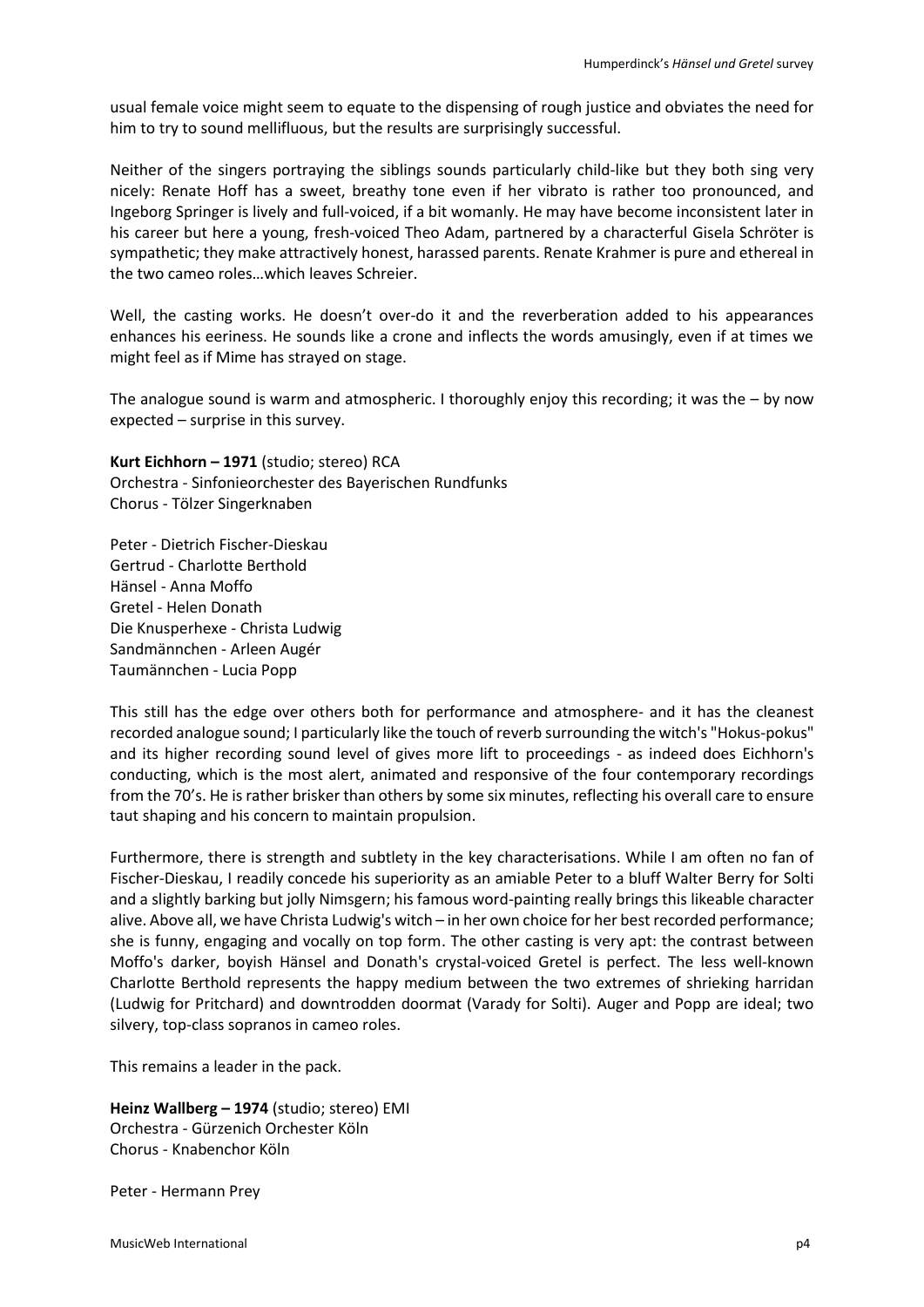Gertrud - Ilse Gramatzki Hänsel - Eugen Hug Gretel - Brigitte Lindner Die Knusperhexe - Edda Moser Sandmännchen - Ursula Roleff Taumännchen - Thomas Frohn

The charm of this opera is enhanced by the daring casting decision here to have real and very talented children sing not only the siblings but also the two fairies, one of whom sings them to sleep and the other awakens them. This does away with the debate regarding whether adult voices sound too mature and knowing, and eschews the risk of their becoming arch and precious in attempting to sound winsome. A further surprise is the allotting of the role of Rosina Leckermaul the witch to the premier coloratura lirico-drammatico soprano of the 70's, Edda Moser, instead of the usual slightly superannuated, cackling mezzo. Both choices pay dividends: the children are highly musical, very convincing and lend credibility to moments such as when children's voices echo Hänsel when he calls into the darkening forest; somehow, their voices return the opera to the fairy tale domain where it belongs. Nor do they never sound cutesy. Moser still squawks and cackles entertainingly but her prowess and flexibility mean that we also avoid any vocally embarrassingly or inadequate moments – and as she is clearly having fun, so do we, too. One must forget that star singers like Kiri Te Kanawa have recorded the Sandman and revel in the artistic unity the casting confers upon the whole enterprise. Indeed, I sometimes whether this is not my favourite recording of the many extant versions.

The Cologne orchestra plays beautifully; one has only to hear their opulent playing of the dream pantomime at the heart of the opera to be content. The singing of Prey and Gramatzky as the parents is warm and idiomatic without being the most characterful on record, but they are more than adequate. The sound is excellent and the whole set is a joy.

**John Pritchard – 1978** (studio; stereo) Sony Orchestra - Gürzenich Orchester (Köln) Chorus - Kölner Oper

Peter - Siegmund Nimsgern Gertrud - Christa Ludwig Hänsel - Frederica Von Stade Gretel - Ileana Cotrubas Die Knusperhexe - Elisabeth Söderström Sandmännchen - Kiri Te Kanawa Taumännchen - Ruth Welting

The greatest advantage of this recording is its wonderful cast. Söderström as the witch is wheedling, clever and subtle - no mugging but relying upon a wide variety of vocal colours without sacrificing vocal quality and Pritchard has two of the loveliest voices ever to grace a stage in Frederica Von Stade and Ileana Cotrubas, whose oboe tones and plangent sweetness combine with melting beauty; they are especially touching in their duet before settling down to sleep in the open. However, I have reservations about Pritchard's conducting; his literal direction constitutes this recording's greatest weakness, as he fails to find the lift and colour in the score so ably brought out by Eichhorn. You have only to listen to the great orchestral set pieces such as the Prelude, the Pantomime or the Witch's Ride to hear how stiff and stolid both Pritchard and even Solti are alongside Eichhorn's lift, flexibility and drive.

Ludwig is too much the shrill harridan here and much better cast as the witch for Eichhorn. Te Kanawa's Sandman is gorgeous but almost too aloof and exquisite, but Ruth Welting's Dew Fairy is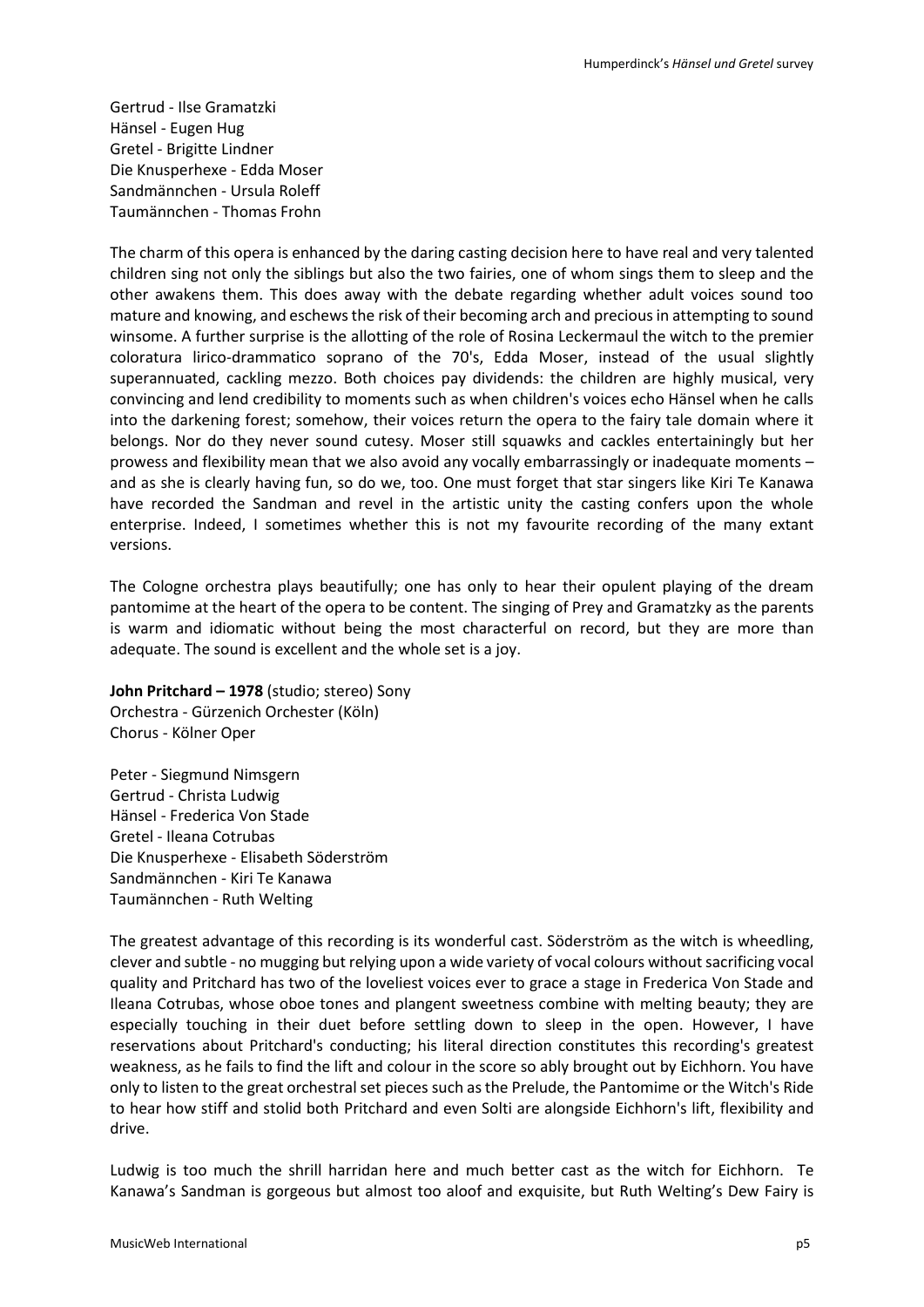charming. Despite the eminence of the singers concerned, I do not think that overall it prevails as a theatrical experience.

**Georg Solti – 1978** (studio; stereo) Decca Orchestra - Wiener Philharmoniker Chorus - Wiener Sängerknaben

Peter - Walter Berry Gertrud - Júlia Hamari Hänsel - Brigitte Fassbaender Gretel - Lucia Popp Die Knusperhexe - Anny Schlemm Sandmännchen - Norma Burrowes Taumännchen - Edita Gruberova

On revisiting this set, which I had long considered to be a favourite, I found, to my surprise, that my old allegiance to it needed reconsideration. First, the sound is good - superior to the Sony version - but inferior to the RCA recording and Solti adopts a rather grand, Wagnerian manner which is a tad static - effective on its own terms but lacking the charm and thrills of Eichhorn's more animated approach.

I also found Solti's sibling pair here rather too mature: Fassbaender is just a little blowsy as Hänsel and Popp is too sophisticated and glamorous in timbre for the child Gretel – she is much more aptly cast as the Dew Fairy for Eichhorn, whereas Edita Gruberova's is rather hyper. Anny Schlemm as the witch is wobbly and irritating, resorting to hammy excesses. Julia Hamari has a lovely voice but is a little bland compared with the mothers in other recordings and Norma Burrowes' Sandman is ordinary in comparison with Arleen Augér's bell-like purity for Eichhorn.

Overall, re-acquaintance with this set has resulted in my down-grading my assessment of its appeal, for all that I admire and enjoy the artists in it; it has too many cumulative minor weaknesses to be a front-runner.

**Jeffrey Tate – 1989** (studio; digital) EMI Orchestra - Sinfonieorchester des Bayerischen Rundfunks Chorus - Tölzer Singerknaben

Peter - Andreas Schmidt Gertrud - Hanna Schwarz Hänsel - Anne Sofie von Otter Gretel - Barbara Bonney Die Knusperhexe - Marjana Lipovšek Sandmännchen - Barbara Hendricks Taumännchen - Eva Lind

This recording has many strengths: the brother and sister are lovely, especially for Bonney's predictably silvery, charming Gretel. I sometimes find Anne-Sofie Otter a tad bland but she is a very convincing Hänsel, her darker tone contrasting nicely but still blending with Bonney's. Hanna Schwarz is characterful but a bit screechy as Mother and the young Andreas Schmidt makes a youthful, attractively toned Father before the premature decline in his baritone set in. There is, however, something too sensual In Barbara Hendricks' smoky soprano to make her an ideal Sandman and Eva Lind is an adequate, if ordinary, Dew Fairy; Eichhorn's Arleen Augér and Lucia Popp are magical in comparison. Marjana Lipovšek is fine as the witch, without being especially memorable but she doesn't wobble like Solti's Anny Schlemm or sound unsteady like Cluytens' Elisabeth Höngen, even if she doesn't captivate like Ludwig or Söderström. Tate's direction strikes me as flawless, although for some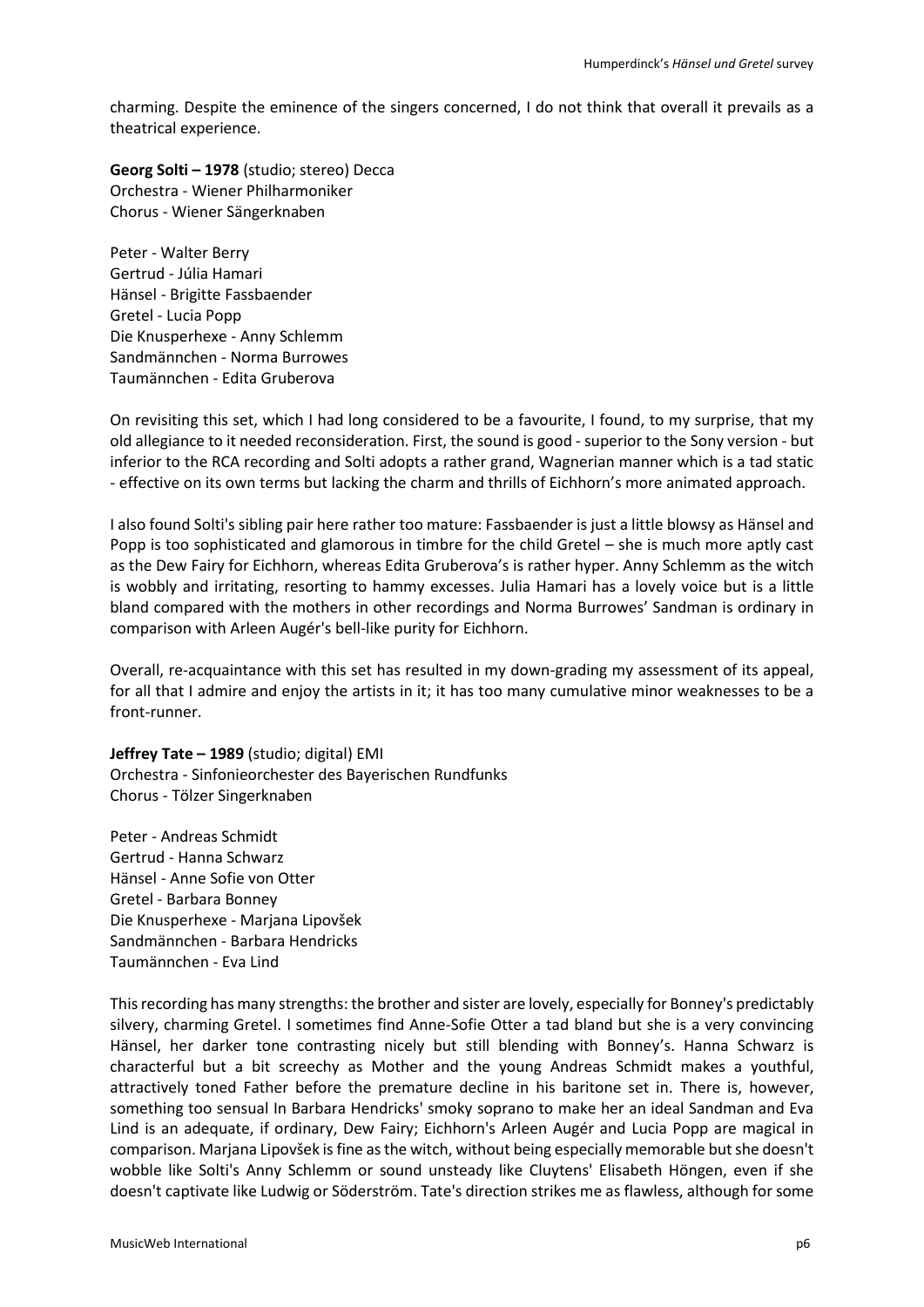reason the Bavarian Radio Symphony Orchestra comes across as slightly dim in the recorded picture. Having the Tölzer Knabenchor on hand can only be a bonus - and of course they are lovely.

In short, this is yet another highly recommendable version.

**Colin Davis – 1992** (studio; digital) (originally Philips); Decca Orchestra - Dresdner Staatskapelle Chorus - Dresdner Operchor - Dresdner Kinderchor

Peter - Franz Grundheber Gertrud - Gwyneth Jones Hänsel - Ann Murray Gretel - Edita Gruberova Die Knusperhexe - Christa Ludwig Sandmännchen - Barbara Bonney Taumännchen - Christiane Oelze

The presence of the Dresden Staatskapelle obviously promises orchestral playing of the most glowing, sumptuous kind, and Colin Davis conducts in relaxed, genial fashion, bringing out the grandeur and lyricism of the music, so no problems there. Given his professed antipathy to Strauss' and Wagner's music, his empathy for the idiom of the score is surprising but welcome. The central Pantomime is glorious, like a Bruckner chorale.

Doubts creep in over the casting: I confess to never having been able much to enjoy Gruberova's gulpy, pouting, pulsing soprano and I find Ann Murray to be unexceptionable but also unmemorable, with a rather pronounced vibrato; I also think they overdo the vocal acting without managing to sound much like convincing children. Franz Grundheber contributes a rough, gruff Peter and Gwyneth Jones a big, flapping-voiced Mother. I suppose an amiable, rustic Father is fine even if he gives little aural pleasure with his vocalisation per se, but a Gertrud who sounds more like a raddled Elektra with a megaphone than a careworn Hausfrau is plain wrong.

Yes; the fleeting star turns from the two young, pure-voiced sopranos are highly enjoyable and over twenty years on Christa Ludwig reprises the role in which she triumphed for Eichhorn in his studio recording, but the earlier assumption is superior for obvious reasons and her screeching becomes wearing. When an opera recording is primarily recommendable for its instrumental interludes and showpieces, we are in trouble…

# **Donald Runnicles – 1994** (studio; digital) Teldec Orchestra - Symphonieorchester des Bayerischen Rundfunks Chorus - Tölzer Singerknaben

Peter - Bernd Weikl Gertrud - Hildegard Behrens Hänsel - Jennifer Larmore Gretel - Ruth Ziesak Die Knusperhexe - Hanna Schwarz Sandmännchen - Rosemary Joshua Taumännchen - Christine Schäfer

This excellent version has been re-issued very cheaply: being, digital, it boasts the best sound, of course: rich and lush - in perfect accord with Runnicles' indulgent treatment of the score in what is evidently a Wagnerian manner which courts high seriousness - or at least, the mock heroic. This is not necessarily inappropriate; his longer line and grand phrasing, complemented by the sumptuous playing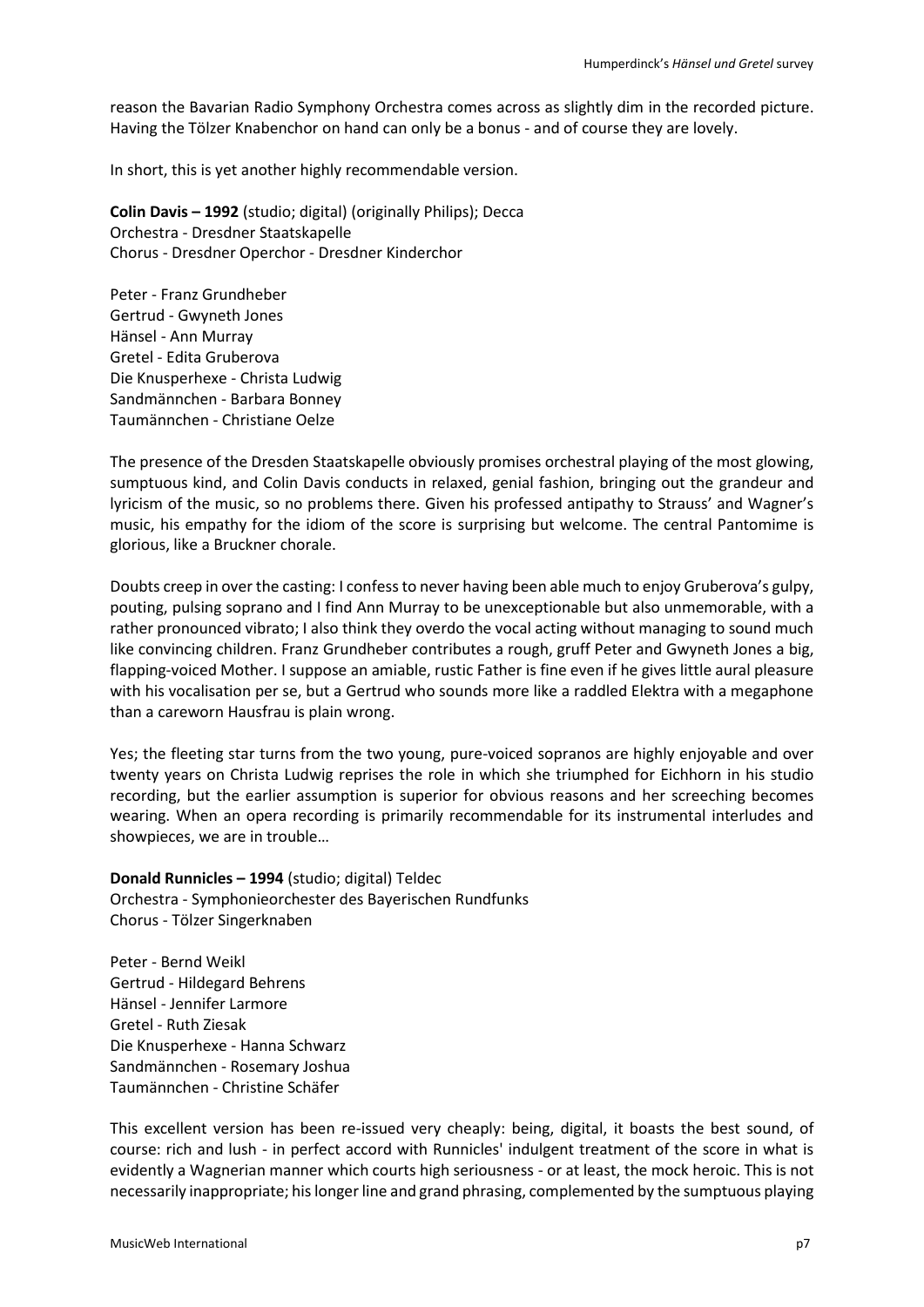of the Bayerischen Rundfunks Orchestra, by no means excludes the charm and lightness of touch the music sometimes demands.

The singing is first rate, especially the contrast between Ziesak's sparkling, soaring, slender-voiced Gretel and Larmore's tougher, yet still velvety Hänsel, more boyish in the Fassbaender manner. They duet wonderfully. I have a few reservations about the parents; the growing bleat in Weikl's voice has already started making an unwelcome appearance in 1994 and neither he nor Hildegard Behrens is ideally steady but they characterise vividly and make a believable pair, he presenting a kindly soul and she a care-worn Mother who still retains a hint of mischief and fun in her. Both the cameo roles of the Sandman and Dew Fairy are really sweetly sung but in a rather generic way which is less engaging than previous exponents such as Popp, Te Kanawa and Augér. Hannah Schwarz's witch is something of a tour de force without eclipsing memories of Ludwig or Södeström. Although I found all the vocal versatility - cackling, whispering, intoning, wheedling, squawking and screaming - great fun, it can come across as a little self-conscious and "applied" - but I quibble; she really throws herself into a great comic-macabre role and rightly concentrates our attention upon the witch through her force of character. Having the sweet, powerful, bell-like tones of Tölzer Knabenchor greatly adds to the pathos of the children's resurrection.

As much as I like this - and there really is nothing wrong with it – the very best recordings have just that bit more all-round charm and personality.

**Paul Kantschnieder – 1996** (studio; digital) RS/DARPO Orchestra - Masurische Philharmonie Chorus - Fuldaer Mädchenkantorei - Fuldaer Domsingknaben

Peter - Joachim Klüft Gertrud - Esther Lee Hänsel - Tina Hörhold Gretel - Almut Wilker Die Knusperhexe - Johanna Rutishauser Sandmännchen - Martina Ramin Taumännchen - Birgit Nath

This is a worthy but essentially provincial recording from region of Masuria in the northern Polish Lake District, which has a German-speaking population and strong, historical Prussian-German links. The orchestra sounds like a good second-rank outfit and is well conducted. The voices are mostly of the small, serviceable, unremarkable kind, with a piping Gretel, a windy Peter and a witch with a voluminous but rather wobbly voice. The best voice here by far is Korean soprano Esther Lee as the Mother. Martina Ramin sings a tweety, tremulous Sandman but the Dew Fairy is apparently sung by Minnie Mouse. The two principal singers make a nice of the Evening Prayer and sing their little set piece arias with sincerity and commitment, although they are bettered by artists in more prestigious versions. It is in good digital sound. It would be surprising indeed if this excelled the best of those recordings above preceding it; no doubt seeing such a performance live could be enjoyable but as a recording it cannot be in the running.

(You can listen to clips of this on YouTube.)

#### **Recommendations**

Individual taste must dictate a choice from several recommendable recordings of this lovely opera even if it is equally sure that none is wholly without flaw. Wallberg is *hors concours* in that he employs children to sing the lead voices which pays dividends for me in emotive impact but may disappoint those who want a more "operatic" affect from the singers. Cluytens offers fluid, affectionate conducting and he has one of the most idiomatic casts; Karajan, too, is superb, as are the Philharmonia,